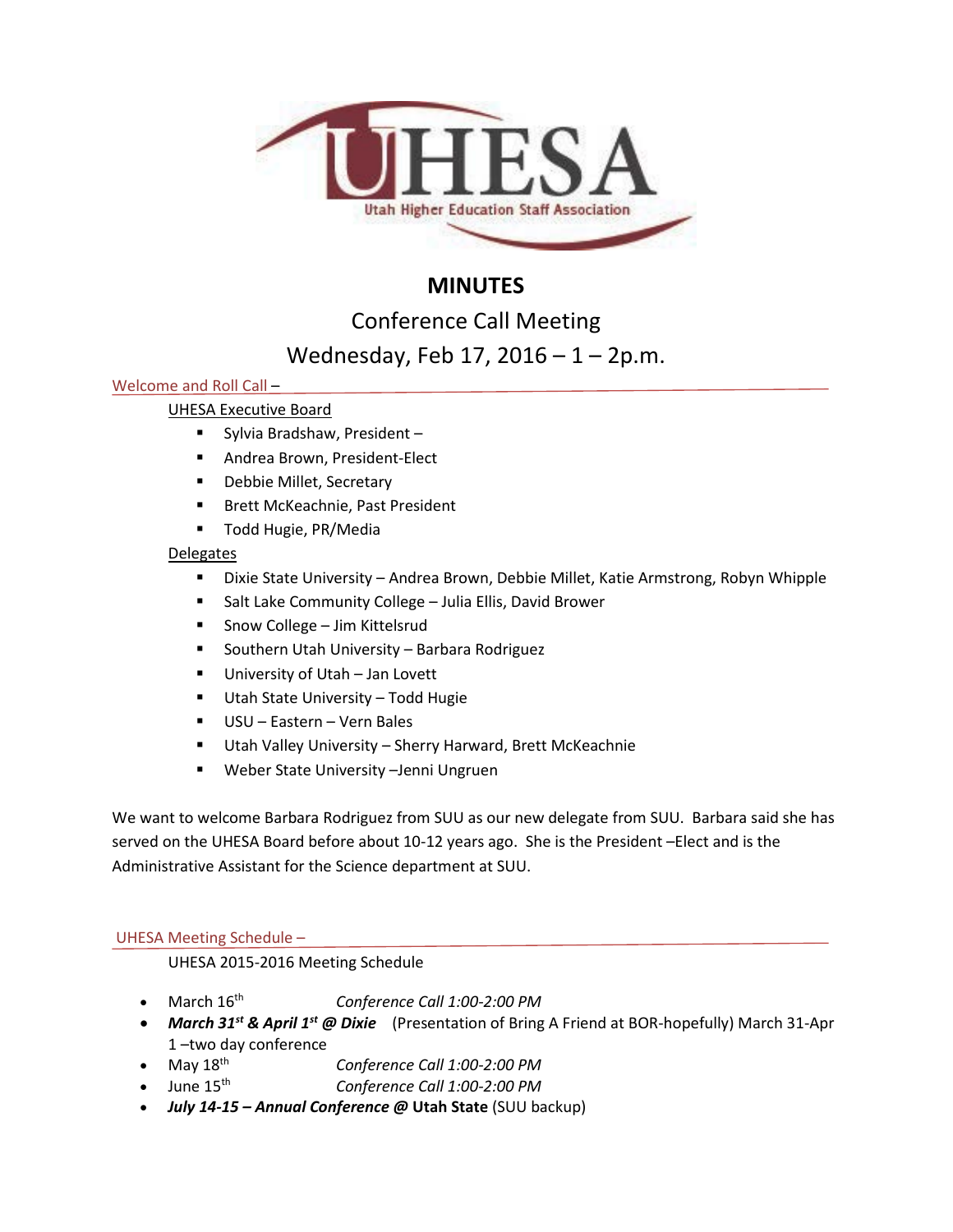We are planning on a 5-7 minute presentation at the Board of Regents meeting on April  $1^{st}$ . We have not been given a time yet of when we will present.

## *It is really important to have every institution represented when we meet with the Board of Regents, so please try to adjust your schedule so that you can be to this spring conference and represent your school as we visit with the Board of Regents.*

Sylvia mentioned that if there are any schools that are short on funds for this conference to please contact Sylvia and we will try to work something out with Vern and the UHESA budget.

#### Minutes & Approval –

The January minutes were approved and passed. Have James put the minutes on the UHESA website. Andrea will write up the minutes from UHESA Day at the Capitol.

### Legislative Committee Report –

Sylvia felt that the Legislative Day at the Capitol went well. Clint had sent postcards for everyone to hand out since he was unable to be there. Todd was glad that Senator Steve Uruqhart stopped to visit with the UHESA people. He was very candid and is known for not holding back. He knows more about our institutions than we do. He knew everyone's numbers and statistics. We need to stay friends with him. He may become a lobbyist in the future. There were 19 in attendance. SLCC was impressive with the number of people they had there. This Legislative Day attendance was much better than last year and about the same as previous years. We need to write Senator Uruqhart a thank you note. We should also write Henrie Walton and Frank Lojko thank you notes for their work on reaching Senator Uruqhart and scheduling his visit with us. Lowry Snow invited Sylvia onto the floor with him.

Clint had arranged for Keith Grover from the Appropriations Committee to visit with the UHESA delegates, but he nor anyone from the Commissioner's office stopped by to visit. They must have had something come up that conflicted with their schedules. It would be great to invite some of the legislators that are carrying bills for next year. In the Higher Ed Matters newsletter it stated there were 5 House Bills that are coming up.

The timing of everything was much better this year for Legislative Day than in the past. We gave ourselves enough time for everything and didn't feel so rushed. Sylvia said that she loved the tour of the Capitol. Most of the attendees stayed for the tour. Brett wondered if we would have better access to the legislature if we attended on Friday. We will need to ask our legislative liaisons about this. Sylvia mentioned that sometimes in the past there have been special interest groups that hogged all of the legislator's time. David suggested that we plan what works best for us and hope for the best.

Sylvia will follow up about the article for the Higher Ed Matters newsletter with Clint.

Andrea asked if anyone did a write-up at any of the individual institutions, but no one had. There is a Higher Ed Day on Friday, Feb 19<sup>th</sup>. Dixie State is sending some faculty and students to attend this. Brett said he had attended in the past and it turned out to only be a luncheon for the University presidents and legislators. He was disappointed.

Andrea is our liaison with Liz Hitch and our connection to USHE.

## Treasurer's Report –

Vern wasn't on the conference call, but Sylvia said the budget was approximately \$6,800 the last time we had communicated with Vern.

Brett spoke about the \$5,000 minimum balance that sometimes has been a requirement of the financial account. Now that the money is at USHE, there is no minimum balance required. It was asked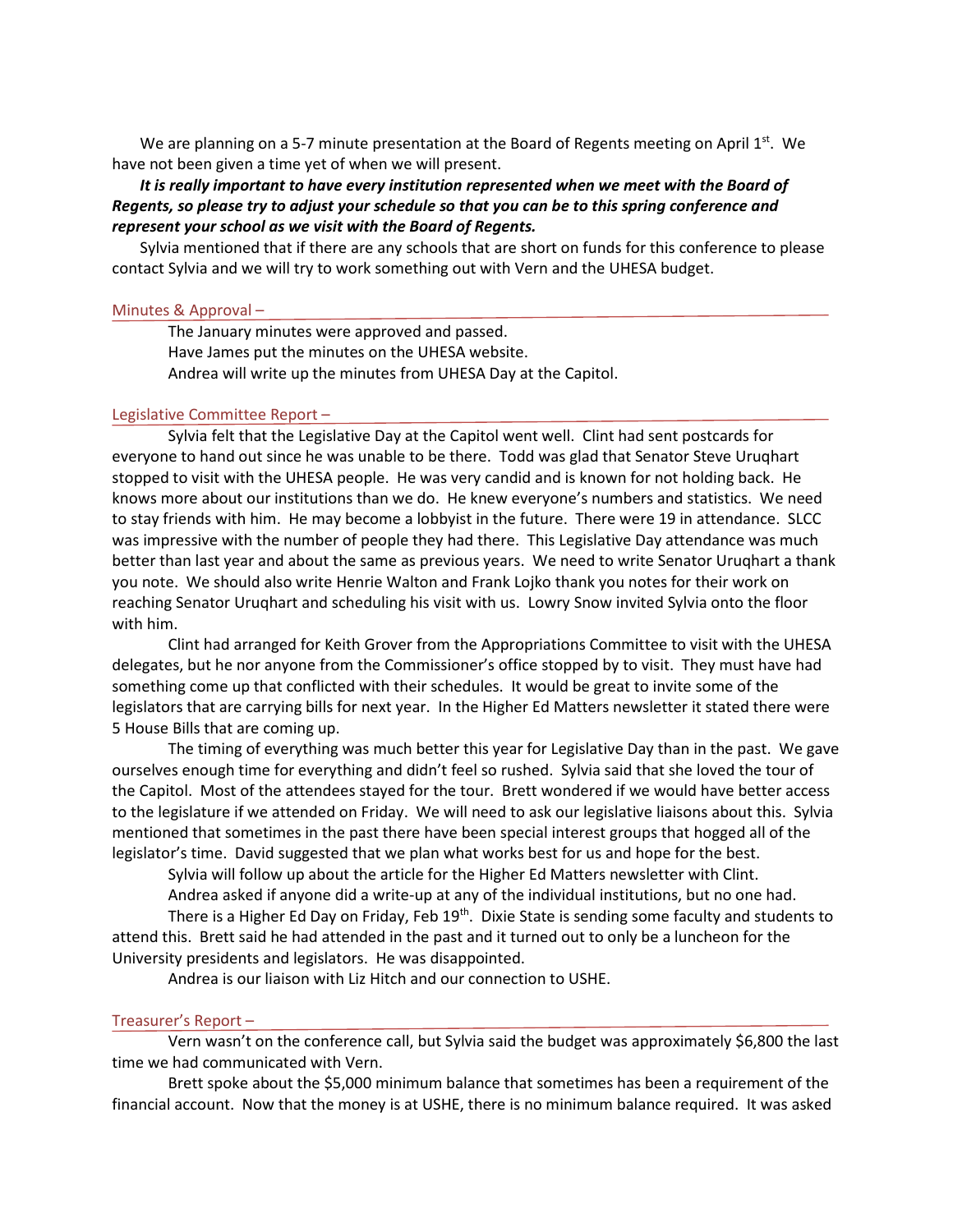whether UHESA is a non-profit organization. Brett replied that it is not. We do not file the 501c3 form for taxes.

If our UHESA funds run too low, we may have to charge a conference fee. Our annual budget is generated from the \$200 per institution. For nine institutions, that produces \$1800.00

### BFF Initiative Report –

Sylvia did a recap of the BFF Initiative – Bring a Friend to Finish- for Barbara. This is a service initiative for each of our institutions. We need to do something that makes USHE shine. 30% of the Utah population has some college, but no degree. Sylvia has the postcards that were printed to give out. Barbara brought this concept up in her SUU Board meeting and someone on campus was already doing something similar to this and they felt they could piggyback onto their event. Sylvia challenged everyone to go to the UHESA website and click the Refer a Friend button and try it out. Do a test if you don't know someone specifically at the moment.

Sylvia referred to the budget that is listed on the agenda. She asked everyone how much we want to spend of UHESA's budget for BFF items. We decided to spend about \$900 for the T-shirts which gives each institution \$100. If our account gets too low, we may have to increase our revenue later.

A big thank you goes out to David Brower for all of the artwork and design work he has spearheaded. He needs our feedback as soon as possible.

We had previously discussed doing buttons, but decided on T-shirts and postcards. It was felt that the T-shirts would have a more lasting impression.

When asked whether the BFF Initiative was just for this year or an on-going thing, Sylvia said that Liz Hatch had encouraged us to keep doing this. We'll only be doing the T-shirts one time though.

Barbara wants to keep some of the money in the balance and not run it too low. When she was treasurer of UHESA back in 2005 or 2006 there was very little revenue to work with.

The proposal to spend the \$1,799.29 as outlined in the budget in the agenda was approved.

UVU wants to order another 200 T-shirts.

Deb will forward the T-shirt images on to everyone.

Please let David Brower at SLCC know if your institution want extra T-shirts by March 24<sup>th</sup>. He will also need sizes. These are men's sized T-shirts that run pretty true to size.

Jan Lovett wanted everyone to be aware of House Bill #188 about Parental Leave. It will be introduced at the Legislature tomorrow. Ask your representative to support this bill. It provides for up to 6 weeks paid leave without using FMLA or sick leave and without putting your job in jeopardy.

Katie will send the article to Deb to send out.

Jan said there was a bill to carry foreign immersion language credit to higher ed.

There are several other bills that have an impact on higher ed that will go before the legislature this session.

## PR/Media Report –

Andrea is improving the referral form.

On the postcard that has been printed, we need to replace the 66% by 2020 wording with "completion". USHE isn't emphasizing the 66% by 2020 anymore.

Constitution and By-Laws –

Comparison Point / Topical Survey– BFF Updates from each institution

Dixie –Andrea is working with our marketing department on a social media video.